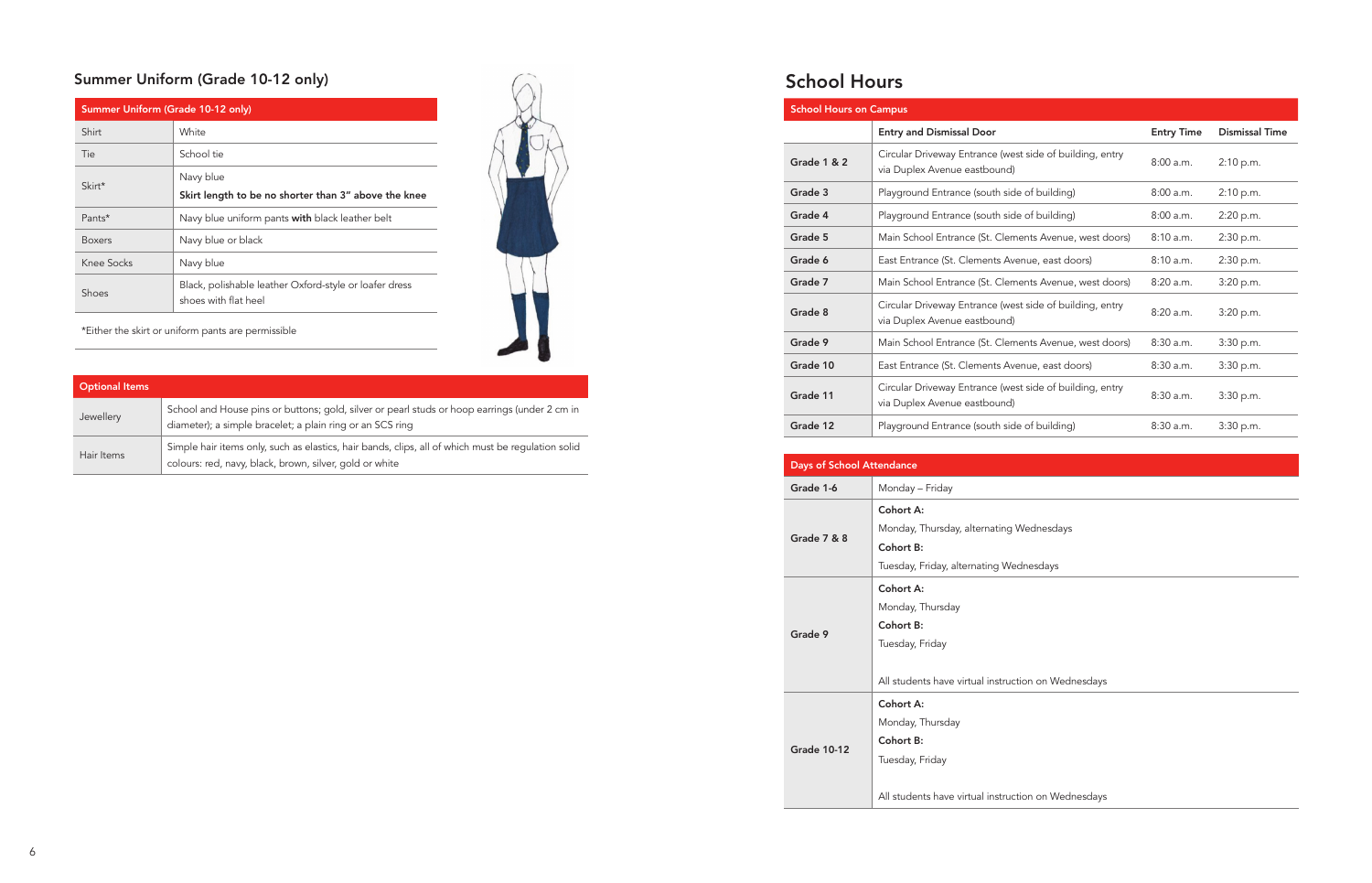#### Wednesday Schedule

Virtual instruction will take place on Wednesdays for all Grade 9-12 students, and for alternating cohorts of Grade 7 and 8 students. Wednesday instructional time will include both credit courses and compulsory programming such as the LINC program, leadership development, equity, diversity and inclusion initiatives, advisory periods, and community time. Optional co-curricular, club and council meetings will also take place on Wednesdays. Grade 1-6 students will be in the building during regular school hours on Wednesdays, and will have co-curricular programming from 1:10 – 2:10 p.m. Grade 7-12 students will start classes at their usual time, but will be dismissed at 2:40 p.m., including any Grade 7 and 8 students who are studying in-person.

# Arrival, Departure, and Absences

#### The School Day and Hours

We will have staggered arrival and dismissal times, and different entrance and exit doors, assigned by grade, with details indicated in the chart above. This will allow us to maximize physical distance at entrances and reduce the numbers in hallways. Students should be dropped off and picked up on time.

No entry will be permitted to the building prior to a student's designated entry time. The School will be closed daily after pick-up. Upper School students may only enter the building on their designated class days.

#### Arrival

All students are required to enter the School on their own. Parents, guardians, and caregivers will not be permitted to accompany students into the building. There will be a staff member at each entrance to supervise student entry to the building. Students must proceed directly to their classrooms. Staff will be present in the hallways to assist with directing students and ensuring physical distancing. At the beginning of the year, as students are getting used to their class locations and appropriate travel routes, staff will guide all students to their classes.

Students must put on their masks before approaching the School and arrive at school with everything required for the school day. Dropping off items during the school day is not permitted.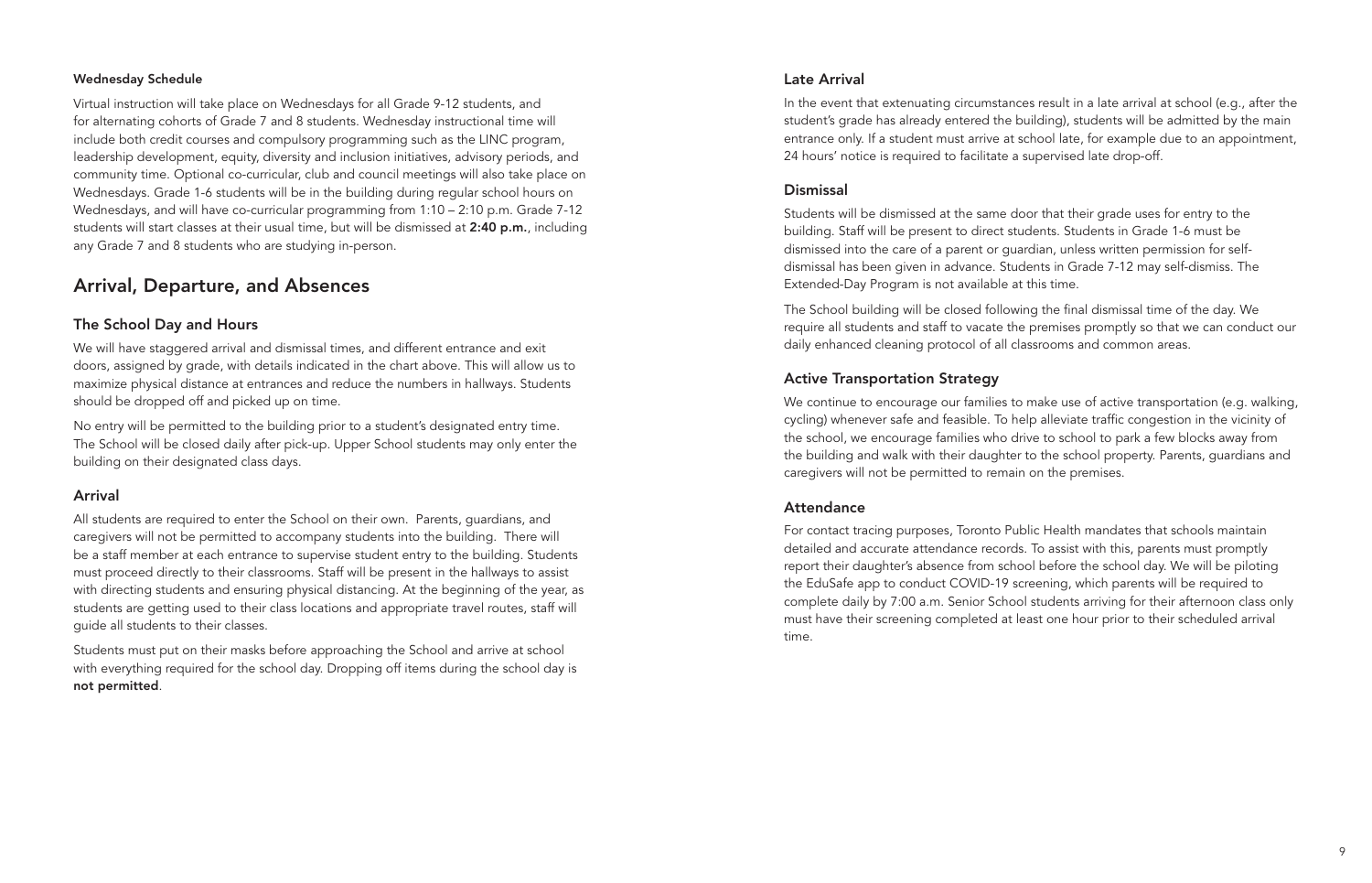### Late Arrival

In the event that extenuating circumstances result in a late arrival at school (e.g., after the student's grade has already entered the building), students will be admitted by the main entrance only. If a student must arrive at school late, for example due to an appointment, 24 hours' notice is required to facilitate a supervised late drop-off.

#### **Dismissal**

Students will be dismissed at the same door that their grade uses for entry to the building. Staff will be present to direct students. Students in Grade 1-6 must be dismissed into the care of a parent or guardian, unless written permission for selfdismissal has been given in advance. Students in Grade 7-12 may self-dismiss. The Extended-Day Program is not available at this time.

The School building will be closed following the final dismissal time of the day. We require all students and staff to vacate the premises promptly so that we can conduct our daily enhanced cleaning protocol of all classrooms and common areas.

# Active Transportation Strategy

We continue to encourage our families to make use of active transportation (e.g. walking, cycling) whenever safe and feasible. To help alleviate traffic congestion in the vicinity of the school, we encourage families who drive to school to park a few blocks away from the building and walk with their daughter to the school property. Parents, guardians and caregivers will not be permitted to remain on the premises.

# **Attendance**

For contact tracing purposes, Toronto Public Health mandates that schools maintain detailed and accurate attendance records. To assist with this, parents must promptly report their daughter's absence from school before the school day. We will be piloting the EduSafe app to conduct COVID-19 screening, which parents will be required to complete daily by 7:00 a.m. Senior School students arriving for their afternoon class only must have their screening completed at least one hour prior to their scheduled arrival time.